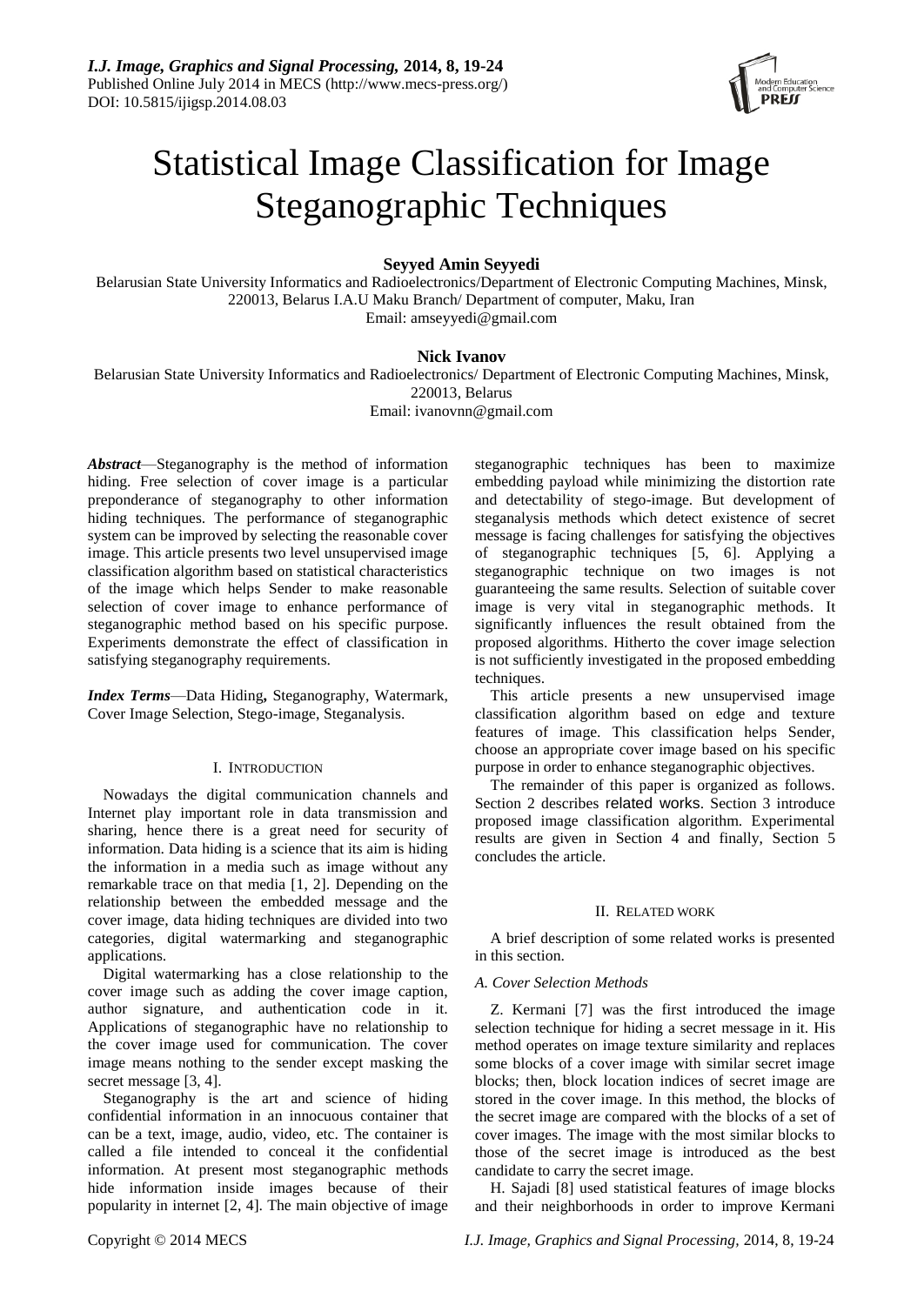methods. Using block neighborhood information prevents appearance of virtual edges in the sides and corners of the replaced blocks.

S. Sadkhan [9] proposed an agent system based on some statistical feature of images that helps Sender to choose the best cover image from the image database. After picking up an image from the images database, agent system computes some specific image parameters as histogram, mean, standard deviation and entropy and make a decision on choice. Steganographic agent system tries to find or detect an image with highest variance, maximum contrast, and high entropy.

M. Kharrazi [10] experimentally investigated the problem of cover image selection only for detectability of stego-image by three scenarios in which the Sender has either no knowledge, partial knowledge, or complete knowledge of steganalysis methods.

Y. Sun [11] proposed cover selection method based on correlation coefficient for spatial domain image steganography. The cover data are modeled as Gauss-Markov process, where the correlation coefficient of two arbitrary data elements is the exponent of correlation parameter. The KL divergence and Bhattacharyya distance of Spread Spectrum steganographic system is extended with increasing the correlation parameter. Thus the cover with smaller correlation parameter is selected to improve security.

The above mentioned cover selection methods lack any theoretical background or cannot be generalized to all steganographic requirements. This article presents a new unsupervised image classification algorithm based on edge and texture features of image. This classification helps Sender, choose an appropriate cover image based on his specific purpose in order to enhance steganographic objectives.

#### *B. Steganographic System and Requirements*

The concepts of steganography have been agreed at the Information Hiding Workshop in Cambridge [12]. The scheme of steganographic system is shown in fig 1.



Fig 1 Scheme of steganographic system

Generally, steganographic technique comprises of two steps. At the first step, the selection of input objects of steganographic method, secret message, container and secret key. Any information: text, audio file, image, etc can be used as secret message. This information is called

secret message or just message. Choosing the container has a significant impact on the reliability steganographic method and the ability to detect the fact of transfer concealed messages.

Second step determines proper embedding region and then modifies selected regions with secret message bits. Therefore selection of embedding regions is one of the main factors in image steganographic techniques. The choice of embedding regions within cover image mainly depends on the cover image contents. The Human Vision System (HVS) is not very sensitive to changing on the edge and texture regions because these regions are very noisy and a variation in these regions for hiding secret message is difficult to detect. Thus the image with high level of textures and edges satisfies steganographic requirements.

Steganographic methods can be classified into two categories namely spatial-domain techniques and frequency-domain techniques. In spatial domain techniques, the secret messages are embedded directly into a cover image. The simplest spatial domain method is the LSB (Least Significant Bit) approach. In frequency domain methods, the cover image is converted into frequency domain before embedding the secret message in it. A frequency domain method, especially wavelet methods is more secure than other ones [2, 3].

A steganographic method must satisfy three requirements, Payload, Fidelity and Security [13, 14].

- 1. Payload refers to the amount of information that can be hidden in the cover image. The embedding rate is usually given in absolute measurement such as the size of the secret message or in bits per pixel, etc. It depends on the embedding function, and may also depend on properties of the container.
- 2. Fidelity (imperceptibility) refers to inability of human eyes to distinguish between cover image and stego-image. The fidelity of stego-image measures by various image similarity metrics such as Mean Square Error (MSE), Peak Signal to Noise Ratio (PSNR) and Cross Correlation (CC).

Mean Square Error ( *MSE* ) is a simple non-perceptual error metric that is obtained from the cover image *C* and stego-image *S* where lower MSE value are assumed to be indicative of lesser detectability. The MSE is calculated using following formula:

$$
MSE = \frac{1}{(M \times N)^2} \sum_{i=1}^{M} \sum_{j=1}^{N} (C_{i,j} - S_{i,j})^2.
$$
 (1)

The peak signal-to-noise ratio (PSNR) is the ratio between a signal"s maximum power and the power of the signal"s noise. Engineers commonly use the PSNR to measure the quality of reconstructed signals that have been compressed. Signals can have a wide dynamic range, so PSNR is usually expressed in decibels, which is a logarithmic scale. The PSNR calculated using following formula: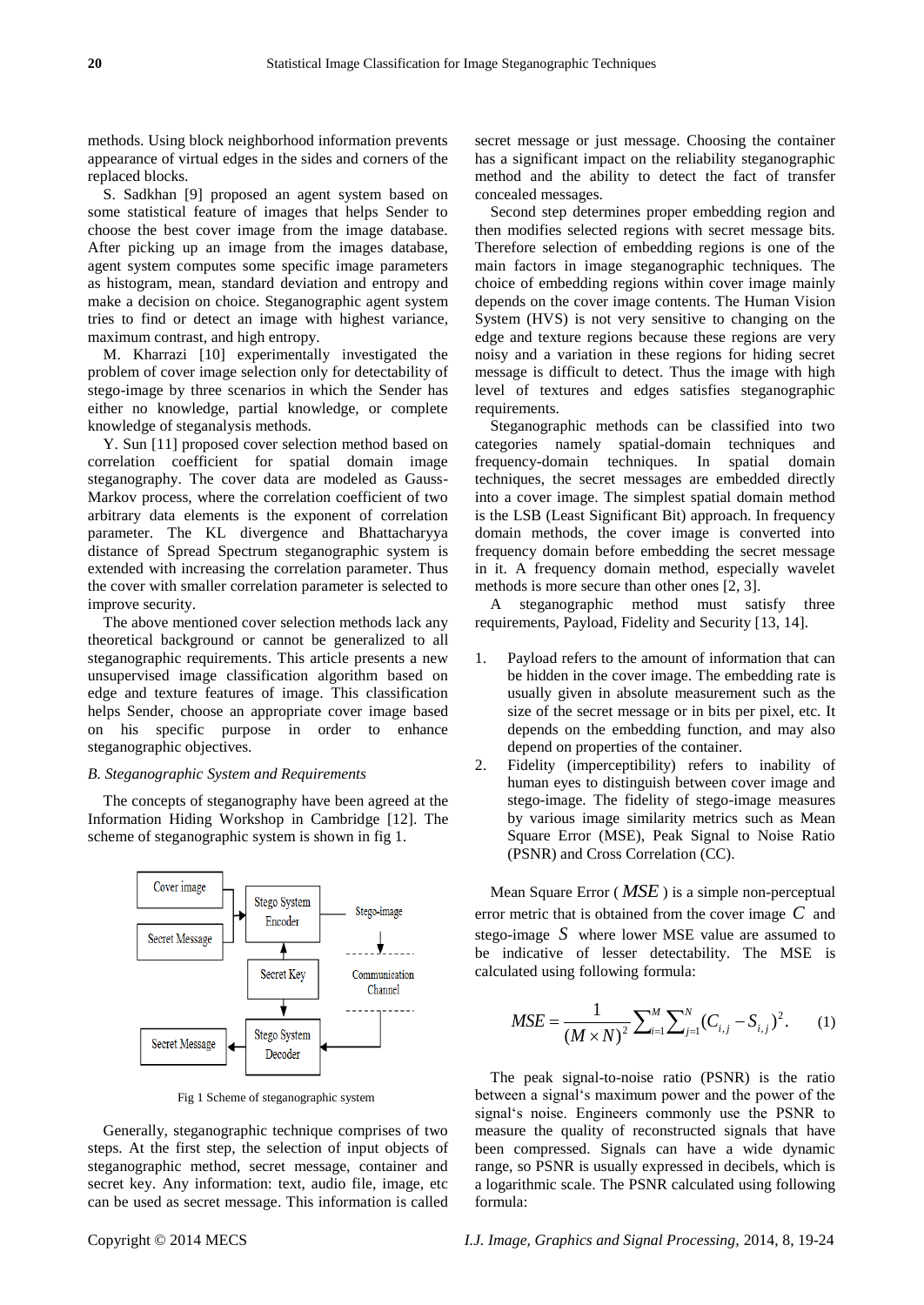$$
PSNR = 10\log_{10}\frac{Max^2}{MSE}dB, \tag{2}
$$

where *Max* denotes the maximum pixel value of the image. A higher PSNR value indicates the better quality of stego algorithm. HVS is unable to distinguish the images with PSNR more than 36 dB [14].

Cross-Correlation (CC) is a measure of similarity of cover image *C* and stego-image *S* that is computed as:

$$
CC = \frac{\sum_{i=1}^{M} \sum_{j=1}^{N} (C_{i,j} - \mu_1)(S_{i,j} - \mu_2)}{\sqrt{\sum_{i=1}^{M} \sum_{j=1}^{N} (C_{i,j} - \mu_1)^2} \sqrt{\sum_{i=1}^{M} \sum_{j=1}^{N} (S_{i,j} - \mu_2)}}
$$
(3)

Values  $\mu_1$   $\mu_2$  are the mean pixel values of the cover image *C* and stego-image *S* .

3. Security of steganographic system is defined in term of undetectability. There are many approaches in defining the security of a steganographic method [4, 15]. J. Zollner [12] theoretically proved that a steganographic system is secure, if secret message has a random nature and is independent from the cover image and stego-image. C. Cachin [16] defined a steganographic method (by Kullback-Leibler KL divergence) to be  $\ell$ -secure ( $\mathcal{E} \ge 0$ ), if the relative entropy between probability distribution of cover image ( $P_c$ ) and stego-image ( $P_s$ ) are at most<sup> $\delta$ </sup>. Then the detectability  $D(P_C \parallel P_S)$  is defined by:

$$
D(P_C \parallel P_S) = \int P_C \log \frac{P_C}{P_S} \tag{4}
$$

Thus, for a completely secure stego system,  $D=0$ and if  $D \leq \varepsilon$ , then stego system is named  $\varepsilon$ -secure.

Increasing payload rate is in conflict with fidelity and security. Sender must make the best tradeoff between requirements.

## III. PROPOSED IMAGE CLASSIFICATION ALGORITHM

The Sender according to his requirements can improve the steganographic algorithm with selection of suitable cover image. The image containing many specific details is a proper candidate for selection as a container. Image classification algorithm is proposed in two levels. The scheme of proposed image classification is shown in fig 2.

Small patches of image are investigated to detect local features of the image. In the first level image *C* is divided into  $3\times3$  non overlapping blocks. The Maximum

Deviation ( *MD* ) of intensity is calculated for each block *s*:

$$
\overline{X} = \frac{1}{9} \sum_{i=1}^{3} \sum_{j=1}^{3} I(i, j), \qquad (5)
$$

$$
MD(s) = \max_{i,j=1,2,3} \{ |I(i,j) - \overline{X}| \},
$$
 (6)

where  $I(i, j)$  is intensity value of pixel  $(i, j)$  within each block of  $3 \times 3$  dimension and *s* is the block number.

Number of blocks  $NMD(C)$  in the image  $C$  with  $MD$  greater than given threshold  $T_1$  is counted. These blocks are suspected as non-smooth regions. The threshold  $T_1$  is defined as:

$$
T_1 = \alpha \times mean(MD), \tag{7}
$$

where *mean*(*MD*) is the mean value of  $MD(s)$  for all blocks of image  $C$  and  $\alpha$  is an accuracy parameter, that  $0.5 \leq \alpha \leq 1$ .

The first level of proposed classification scheme comprises the following steps:

**Input:** Image database ( *DB* ) containing *N* grayscale images of the size  $512\times512$ .

**Output:** Four classes  $K_1, K_2, K_3, K_4$  of images.

**Step1.** Create an array *VNC* with the size of  $2 \times N$  as, elements of  $VNC(1, j)$  denotes image number and elements of  $VNC(2, j)$  will be assigned with numerical parameter of image *C* .

**Step2.** Set the loop control variable  $k = 1$ . Loop builds numerical characteristic for each image from the database *DB* and write it to array *VNC* .

**Step3.** Get next image  $C_k$  from database  $DB$  and

divide  $C_k$  into 3×3 non overlapping blocks.

**Step4.** Calculate value of  $MD(s)$  for each block s by formula (6).

**Step5.** Calculate  $NMD(C_k)$  and assign  $VNC(2, j) =$  $NMD(C<sub>k</sub>)$ .

**Step6.** Set  $k = k + 1$ . If  $k \leq N$ , then go to Step 3.

**Step7.** Sort array *VNC* in non-descending order based on  $VNC(2, k)$  for all  $k = 1, 2, ..., N$ .

on *VNC*(2,*k*) for all  $k = 1, 2, ..., N$ .<br>**Step8.** Find  $M_0 = \min_{k=1,...,N}$  VNC(2, k),  $M_4 = \max_{k=1,...,N}$  VNC(2, k),

$$
M_i = \left\lfloor i \frac{M4 - M0}{4} \right\rfloor, i = 1, 2, 3,
$$

**Step9.** Define the elements of classes  $K_i$  as: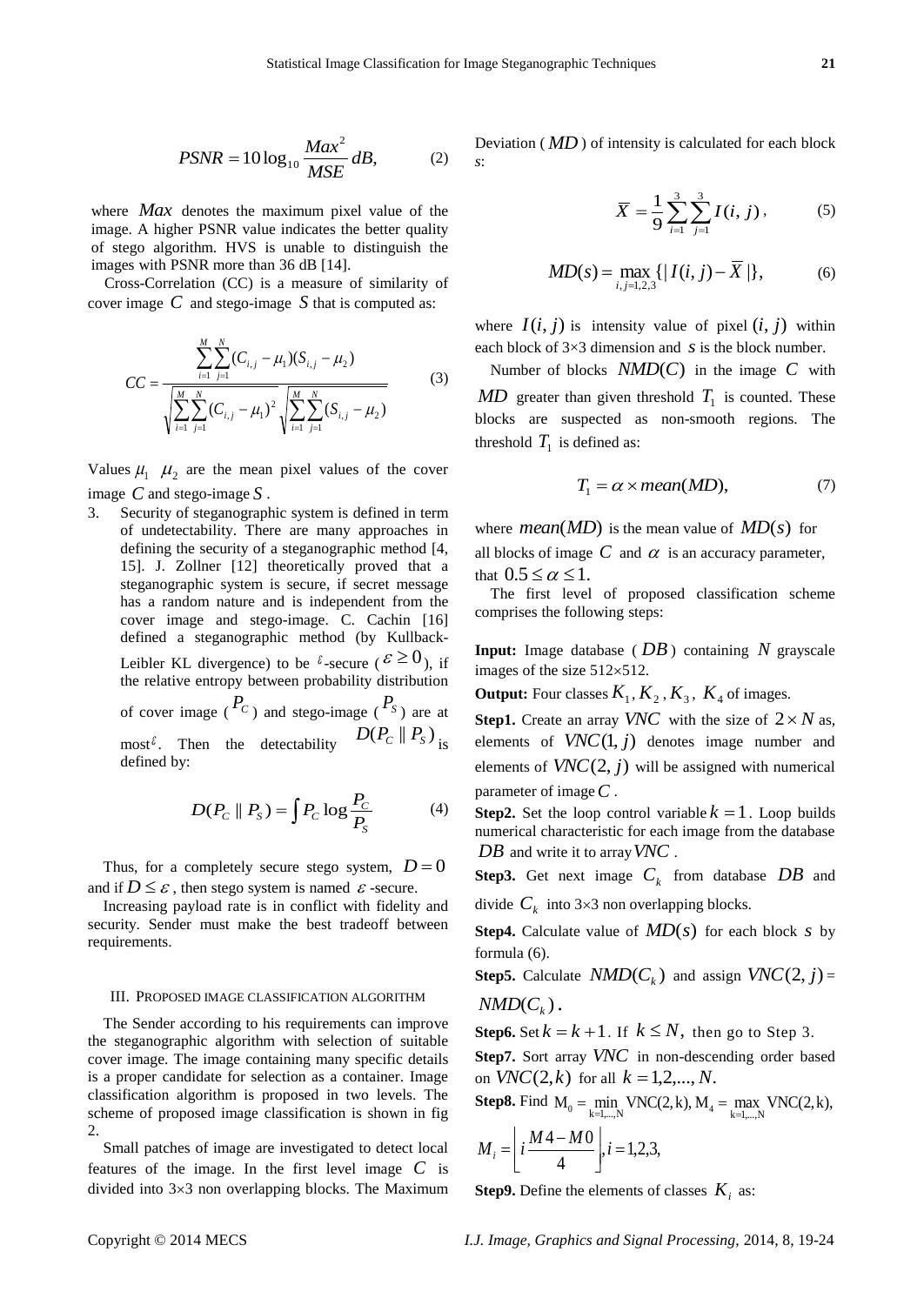$$
K_i = \{ C \in DB | M_{i-1} < VNC(C) \le M_i \}, i = 1, 2, 3, 4.
$$

For constructing classes,  $N = 2000$  gray scale images of the size  $512 \times 512$  are selected randomly from image database BOSS Base (v0.92) [17].

Second level takes into account details of textured regions in images of each class in order to improve the accuracy of classification. Selecting the last elements of each class helps Sender more accurately satisfy steganographic requirements in comparison with the other elements.

The image is divided into  $8 \times 8$  non overlapping blocks and Entropy  $En(s)$  of each block  $s$  is calculated.



First Level (construction phase)

Fig 2 the scheme of classification process

The entropy a block *P* is defined as:

$$
En(s) = \sum_{i=1}^{8} \sum_{j=1}^{8} P(i, j) \log_2 P(i, j),
$$
 (8)

where *s* is block number and  $P(i, j)$  probability of pixel intensity.

Number of blocks *NEn*(*C*) in the image *C* with *En* greater than given threshold  $T_2(C)$  is counted. These blocks are suspected as texture regions. The threshold  $T_2(C)$  is defined as:

$$
T_2(C) = \frac{1}{K} \sum_{s \in C} En(s),\tag{9}
$$

$$
NEn(C) = |s \in C | En(s) \ge T_2(C)|, \tag{10}
$$

The second level scheme comprises the following steps: **Input:** Images of class.

**Output:** The same class with enhanced stress on texture. **Step1.** Get image *C* from the class and divide *C* into 8×8 non-overlapping blocks.

**Step2.** Calculate  $NEn(C)$  and assign it to  $VNEC(k)$ .

Where  $VNEC$  and  $k$  denotes an array containing

*NEn* and image number respectively.

**Step3.** Repeat first and second steps for all of images in class.

**Step4**. Sort the values of *VNEC* in non-descending order.

### IV. EXPERIMENTAL RESULTS

Some experiments were carried out to assess the efficiency of the proposed scheme. The classification has been simulated using the MATLAB 8.1 (R2013a) tools on Windows 7 version 6.1 platform. The proposed classification algorithm was conducted on image database of Granada University [18] and Wisconsin-Madison University [19]. The value of accuracy parameter  $\alpha = 0.7$ was selected for classification. The cover images were classified into four classes. The stego-images for all classes were created using Wu methods in spatial domain [20] and Lai method [21] and Seyyedi method [22] in frequency domain. Table 1 compares the maximum payload of each class based on Wu, Lai and Seyyedi methods. As table 1 shows increasing the class number enlarges the payload volume.

PSNR, MSE and Kullback-Leibler (KL) divergence are used as an objective metrics to assess the impact of each class into fidelity and security with fixed message lengths as shown in table 2. These results are approved by three steganographic methods. The correlation of steganography requirements between Lai, Wu and Seyyedi method are approximately equal to 0.988.

According to the experimental results, one can set rules to determine which one of the classes is better for each specific purpose.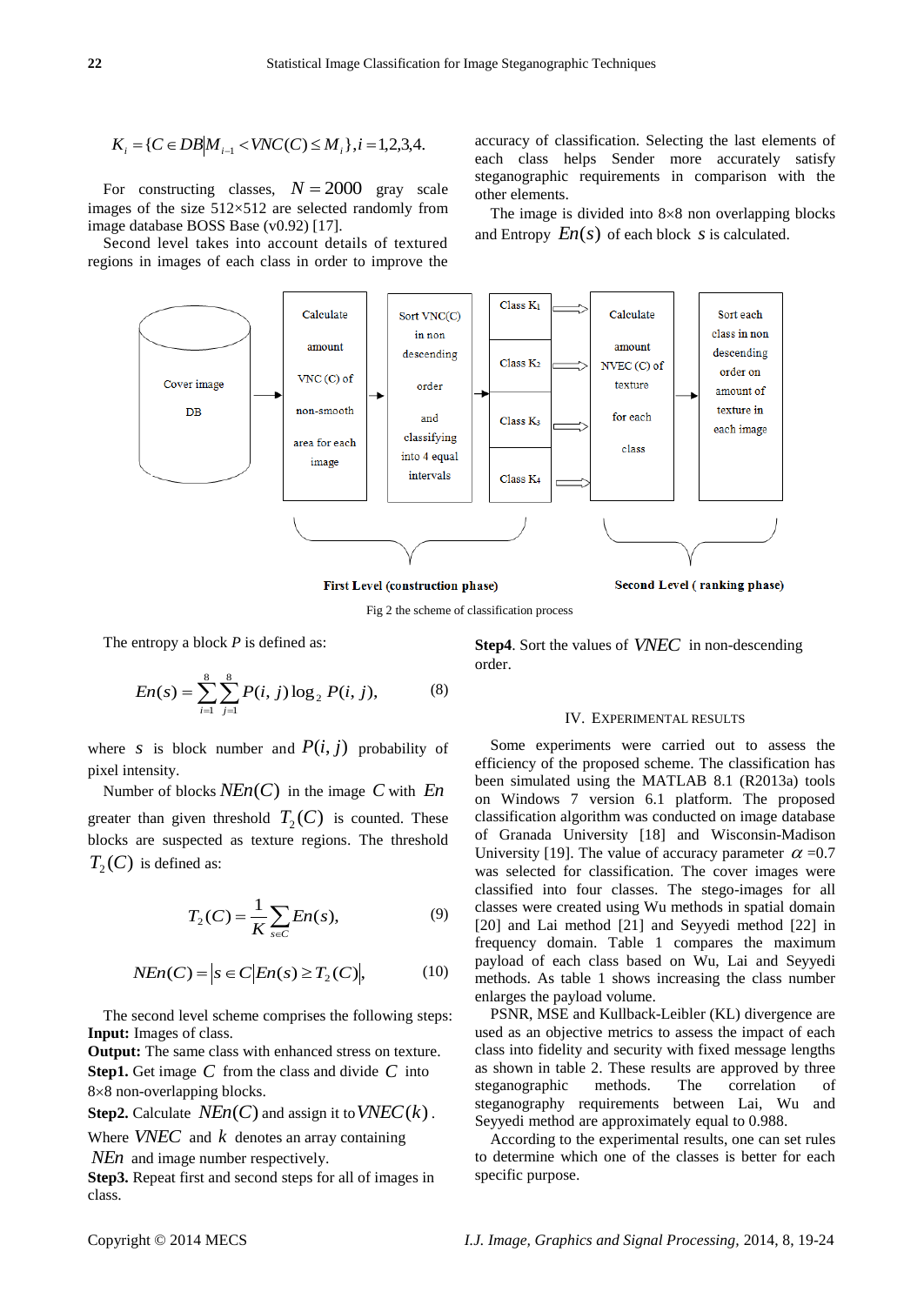- If the main goal of the Sender is high volume of secret message communication, the choices of images from class  $K_4$  are more suitable.
- For security point of view data transmission, the images from classes  $K_1, K_2$  are proper candidate.
- For compromise between the requirements of steganographic requirements (fidelity, data payload and security) the selection cover image from classes  $K_2, K_3$  are more suitable.

## V. CONCLUSION

Visual selection or classification of the container does not satisfy the steganographic requirements. The visually similar images may result in different amounts of payload, fidelity and security. A new image classification algorithm has been proposed for selecting the suitable container. Assigning an image to a certain class means that user is able to predict degree of requirement satisfaction. If the Sender likes to select the image with high payload, he can choose appropriate class in order to provide requested volume. The last elements of each class provide steganographic requirements in the best way. Increasing the number of classes increases the accuracy of algorithm because of decreasing the overlap between classes. High correlation coefficient between Wu, Lai and Seyyedi methods suggests that idea of the image classification may be generalized to other steganographic methods.

| Table 1. Comparison maximum payload of each class |                     |           |           |             |            |  |  |  |
|---------------------------------------------------|---------------------|-----------|-----------|-------------|------------|--|--|--|
| Method                                            | Max Payload<br>Bit) | Class One | Class Two | Class Three | Class Four |  |  |  |
| Wu                                                |                     | 414948    | 427067    | 443922      | 449386     |  |  |  |
| Lai (K=1)                                         | Mean                | 320668    | 383377    | 446683      | 491946     |  |  |  |
| Seyyedi                                           |                     | 390991    | 453073    | 511886      | 535721     |  |  |  |

|  | Table 2. Comparison fidelity and security metrics of each class |  |  |
|--|-----------------------------------------------------------------|--|--|
|  |                                                                 |  |  |

| Method      | Metrics       |      | Class One | Class Two | Class Three | Class Four |
|-------------|---------------|------|-----------|-----------|-------------|------------|
| Wu          | <b>PSNR</b>   |      | 42.11     | 41.72     | 41.11       | 40.78      |
|             | <b>MSE</b>    |      | 4.096     | 4.788     | 5.44        | 6.863      |
|             | CC            | Mean | 0.9990    | 0.9990    | 0.9988      | 0.9987     |
|             | KL            |      | 1.79E-04  | 2.16E-04  | $2.52E-04$  | 3.71E-04   |
| Lai $(K=1)$ | <b>PSNR</b>   |      | 41.90     | 40.94     | 40.32       | 39.97      |
|             | <b>MSE</b>    |      | 4.359     | 5.362     | 6.284       | 6.611      |
|             | <sub>CC</sub> | Mean | 0.9990    | 0.9987    | 0.9986      | 0.9982     |
|             | KL            |      | 4.32E-04  | 1.9E-03   | 5.04E-03    | 6.07E-03   |
| Seyyedi     | <b>PSNR</b>   |      | 43.43     | 42.64     | 41.77       | 41.61      |
|             | <b>MSE</b>    |      | 3.069     | 3.685     | 4.538       | 4.565      |
|             | CC            | Mean | 0.9993    | 0.9991    | 0.9990      | 0.9987     |
|             | KL            |      | 3.37E-04  | 1.47E-03  | 4.07E-03    | 4.89E-03   |

#### **REFERENCES**

- [1] L. Huang, L. Tseng, and M. Hwang, "A Reversible Data Hiding Method by Histogram Shifting in High Quality Medical Images", *Journal of Systems and Software*, Vol. 86, no. 3, pp. 716-727, 2013.
- [2] A. Cheddad, J. Condell, K. Curran, and P.M. Kevitt, "Digital Image Steganography: Survey and Analysis of Current Methods", *Digital Signal Processing*, Vol. 90, No.3, PP. 727-752, 2010.
- [3] M. Mohananthini, and G.Yamuna, "A Robustness Image Watermarking Scheme Based Multiresolution Analysis", *International journal of Image, Graphics and Signal Processing*, Vol.11, PP. 9-15, 2012.
- [4] B. Li, J. He, J. Huang, and Y.Q. Shi, "Survey on Image Steganography and Steganalysis", *Journal of Information Hiding and Multimedia Signal Processing,* Vol.2, No.2, PP. 142-172, 2011.
- [5] A. Nissar, and A.H. Mir, "Classification of Steganalysis techniques", *Digital Signal Processing*, Vol. 90, No. 6, PP. 1758-1770, 2010.
- [6] D.C. Lou, and J.L. Liu, "Steganography method for secure communications", *Computers& Security*, Vol. 21, No. 5, PP. 449-460, 2000.
- [7] Z. Z. Kermani, and M. Jamzad, "A Robust Steganography Algorithm Based on Texture Similarity UsingGaborFilter", *In IEEE Symposium on Signal processing and Information Technology*, PP. 578-582, 2005.
- [8] H. Sajedi, and M. Jamzad, "Cover Selection Steganography Method Based on Similarity of Image Blocks", *In IEEE CIT*, PP. 8-11, 2008.
- [9] S.B. Sadkhan, A.M. Al-Barky, and N.N. Muhammad, "An Agent based Image Steganography using Information Theoretic Parameters", *MASAUM Journal of Computing*, Vol. 1, No. 2, PP. 258-264, 2009.
- [10] M. Kharrazi, Y.N. Sencar, and N. Memon, "Cover Selection for Steganographic Embedding", *In IEEE image processing*, PP. 117:120, 2006.
- [11] Y. Sun, and F. Lui, "Selecting Cover for Image Steganography by Correlation Coefficient", *In IEEE ETCS*, PP. 159-162, 2010.
- [12] J. Zollner, at el, "Modeling the Security of Steganographic Systems", *Information Hiding Workshop*, PP.345-355, 1998.